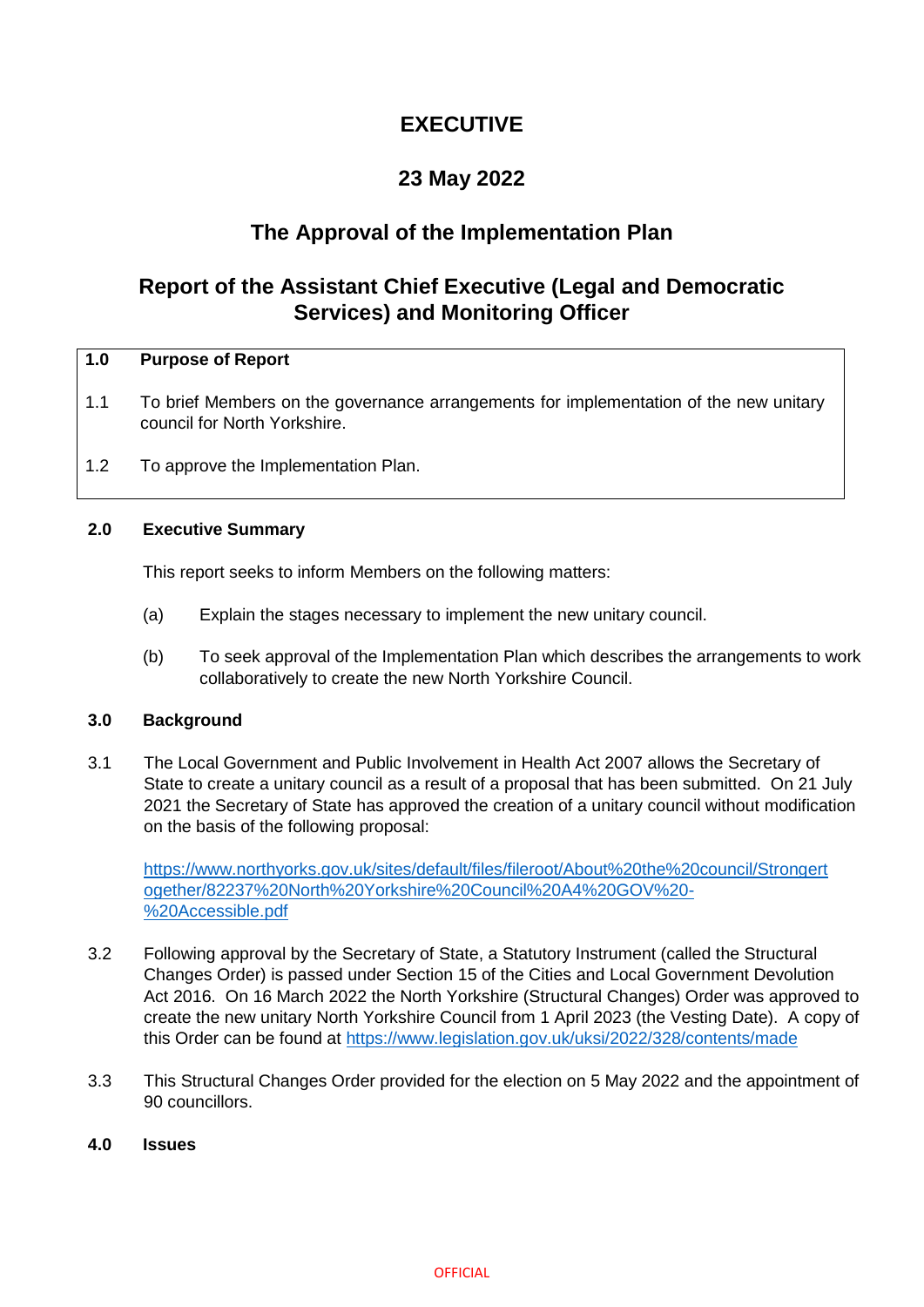- 4.1 On 16 March 2022 the Informal Implementation Executive (consisting of representatives from the County Council and a representative from each of the seven District and Borough Councils) met virtually and approved the Implementation Plan as it then was and also approved the membership of the Implementation Team.
- 4.2 After the elections the Structural Changes Order provides that the Executive of North Yorkshire County Council replaces the Implementation Executive and fulfils the relevant transitional functions in creating the new unitary North Yorkshire Council from 1 April 2023.
- 4.3 The Executive is now therefore responsible for the political governance of the implementation of the new unitary council. Therefore the Executive is responsible for preparing, keeping under review and revising as necessary the Implementation Plan which seeks to secure the effective, efficient and timely discharge of the transition of the new unitary council on 1 April 2023.
- 4.4 The Implementation Plan must include such plans and timetables as the Implementation Executive consider is necessary to allow the smooth transition to the new unitary council. The final Implementation Plan must also include such budgets and plans as considered necessary or desirable to facilitate the economic, effective, efficient and timely discharge of the new unitary council's functions on or after 1 April 2023.
- 4.5 The Structural Changes Order provides that for the purposes of preparing and reviewing the Implementation Plan, the Executive must have regard to the information supplied to the Secretary of State in support of the proposal for a single tier local government in North Yorkshire.
- 4.6 Members are asked to approve the attached draft Implementation Plan at Appendix A.
- 4.7 The draft Implementation Plan recognises that there is a considerable amount of work to create a new unitary authority on 1 April 2023 and also recognises the collaborative approach that has already been taken by the either authorities working together for the benefit of North Yorkshire. The Implementation Plan adopts a set of core design principles which sets out the clear ambition for the new unitary authority, namely:
	- Customer focused.
	- Digital by preference.
	- Countrywide and local.
	- Locally accountable and empowering.
	- Data-led and financially sustainable.
	- Collaborative.
	- Empowered, agile and innovative workforce.
	- Promoting equality, diversity and inclusion.
	- Tackling climate change.
- 4.8 The Implementation Plan identifies that during the transition until Vesting Date the key priorities for the eight Councils working together are to ensure:
	- Safe and legal operations.
	- Democratic arrangements are in place, including the election of the new council in May 2022, comprehensive Member induction programme and the formation of relevant committees.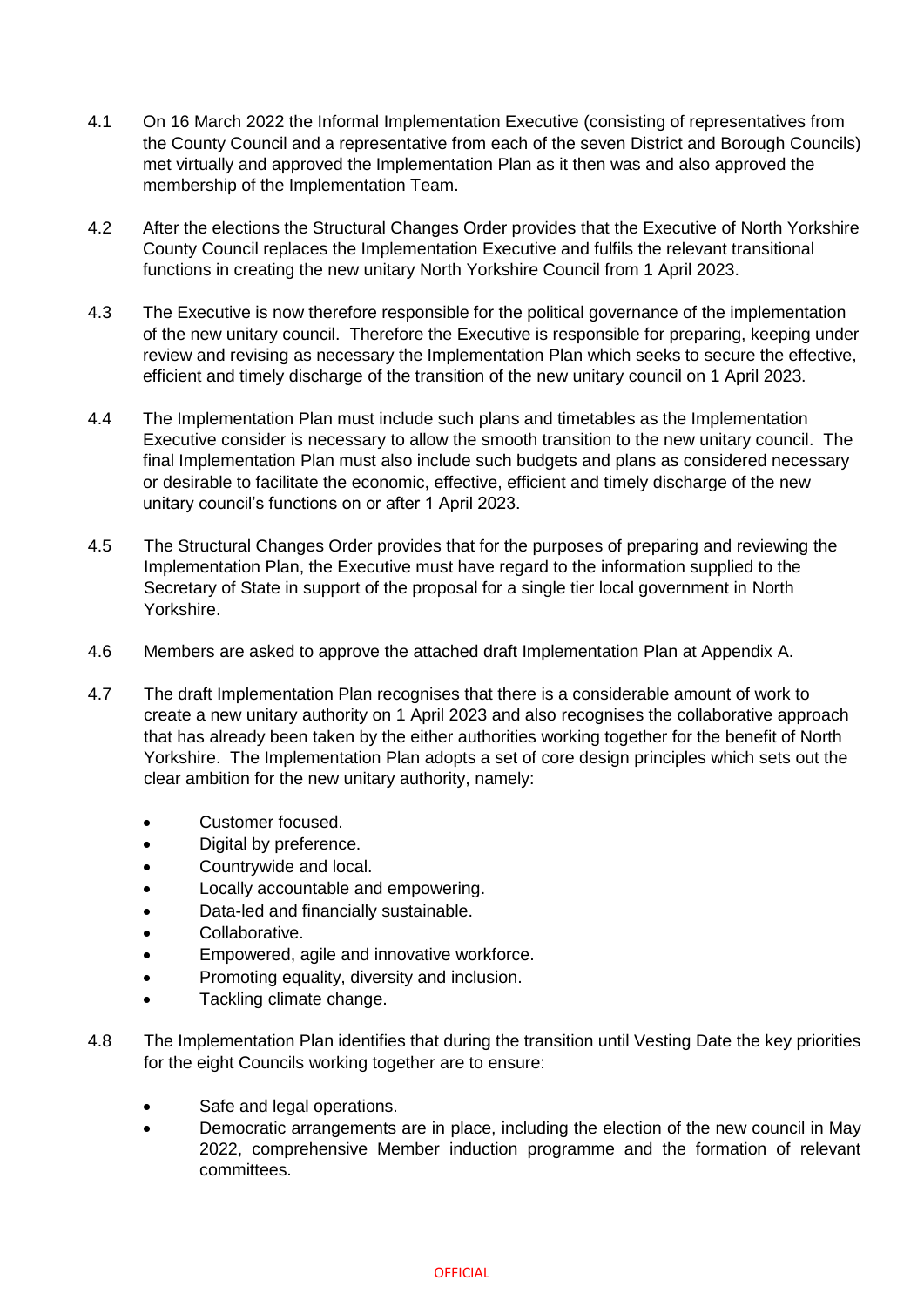- Transfer of staff and the retention and engagement of employees.
- Transfer of property, assets and contracts.
- IT systems and technology are in place.
- Customer access/One Front Door (and simplification of customer journey).
- Locality transformation and implementation of new localism.
- The ability to undertaken transformational activity as required.
- Clarity is provided for Members, employees and members of the public on what type of organisation the new Council will be.
- A comprehensive Member engagement programme will be established to ensure there is appropriate political oversight and input.
- 4.9 The Implementation Plan identified 15 workstreams across the Change Programme which are:
	- Corporate Governance.
	- Communications, Engagement and Branding.
	- Customer.
	- Finance.
	- Human Resources and People.
	- ICT and Digital.
	- Locality.
	- Organisational Development.
	- Property.
	- Culture, Leisure and Sport.
	- Economic Development.
	- Housing.
	- Planning.
	- Regulatory Services and Emergency Planning.
	- Waste, Highways, Parking and Street Scene.
- 4.10 In addition the Implementation Plan recognises that there will be three additional workstreams focused on day 1 planning and service continuity issues within three current county-wide, statutory services (Adult Social Care, Children and Young People's Services and Public Health). There will also be a separate but linked programme to deliver Devolution in North Yorkshire.
- 4.11 The Implementation Plan provides that the Implementation Team of officers consists of the following:
	- County and District Chief Executives
	- Management Board officers from the County Council
	- Chair: Chief Executive of North Yorkshire County Council
	- Vice Chair: Chief Executive of Craven District Council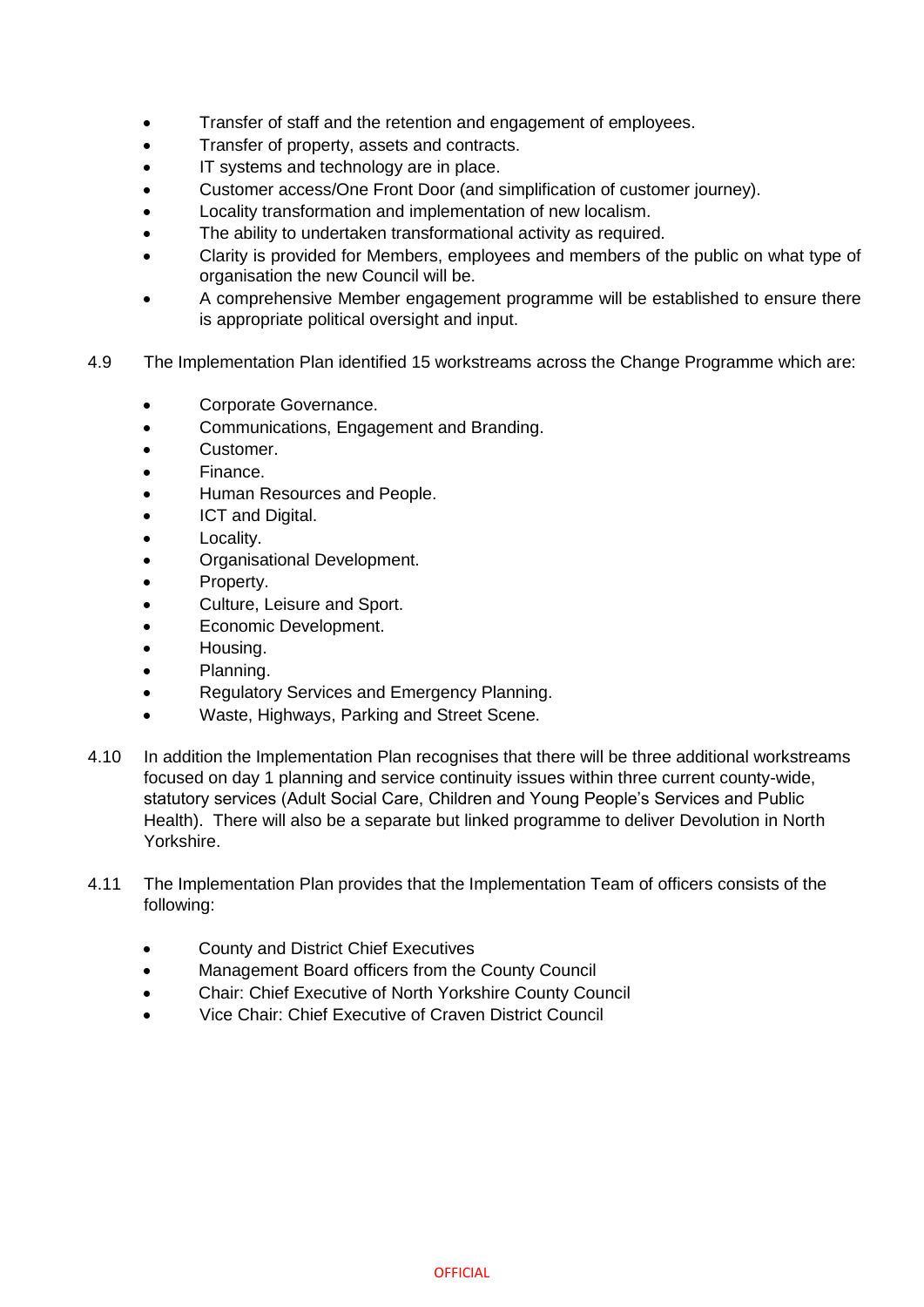#### **5.0 Financial Implications**

- 5.1 The Case for Change identified that the transition to a unitary council for North Yorkshire would cost approximately £38m. Funding has been earmarked within the County Council's budget to provide for this whilst district councils have funded the capacity required to deliver LGR transition alongside existing operational requirements. Spending on transition will be monitored as an integral part of the routine quarterly budget monitoring regime.
- 5.2 The Case for Change also identified a net saving of £252m over the first 5 years. The Plan set out in this report provides the initial approach for implementation and further work will be undertaken as to how the benefits, including financial savings, will be identified and ultimately delivered.

### **6.0 Legal Implications**

- 6.1 The Structural Changes Order provides that the creation of the new unitary authority will be legally based on the district council functions transferring to the legal entity of the County Council and the County Council will then be reorganised to create the unitary authority. This is known as the continuity authority model, as opposed to creating a whole new legal entity.
- 6.2 Purely from a legal perspective, this model is less complicated than creating a brand new authority, as all the existing contractual, property, employment arrangements of the County Council will continue without having to transfer them to a new legal entity.
- 6.3 The Structural Changes Order provides that all the district employees, functions, liabilities and assets will transfer to North Yorkshire Council on 1st April 2023.
- 6.4 It is the Executive's responsibility under the Structural Changes Order to approve and revise the Implementation Plan and appoint the Implementation Team.

#### **7.0 Equalities Implications**

7.1 An Equalities Screening Assessment is attached at Appendix B.

#### **8.0 Reasons for Recommendations**

8.1 It is the responsibility of the Executive to approve the Implementation Plan to secure the smooth transition to the new unitary council.

#### **9.0 Recommendation**

The Executive is asked to approve:

- (a) The Implementation Plan at Appendix A.
- (b) The Implementation Team as identified in paragraph 4.11.

#### Barry Khan Assistant Chief Executive (Legal and Democratic Services) and Monitoring Officer